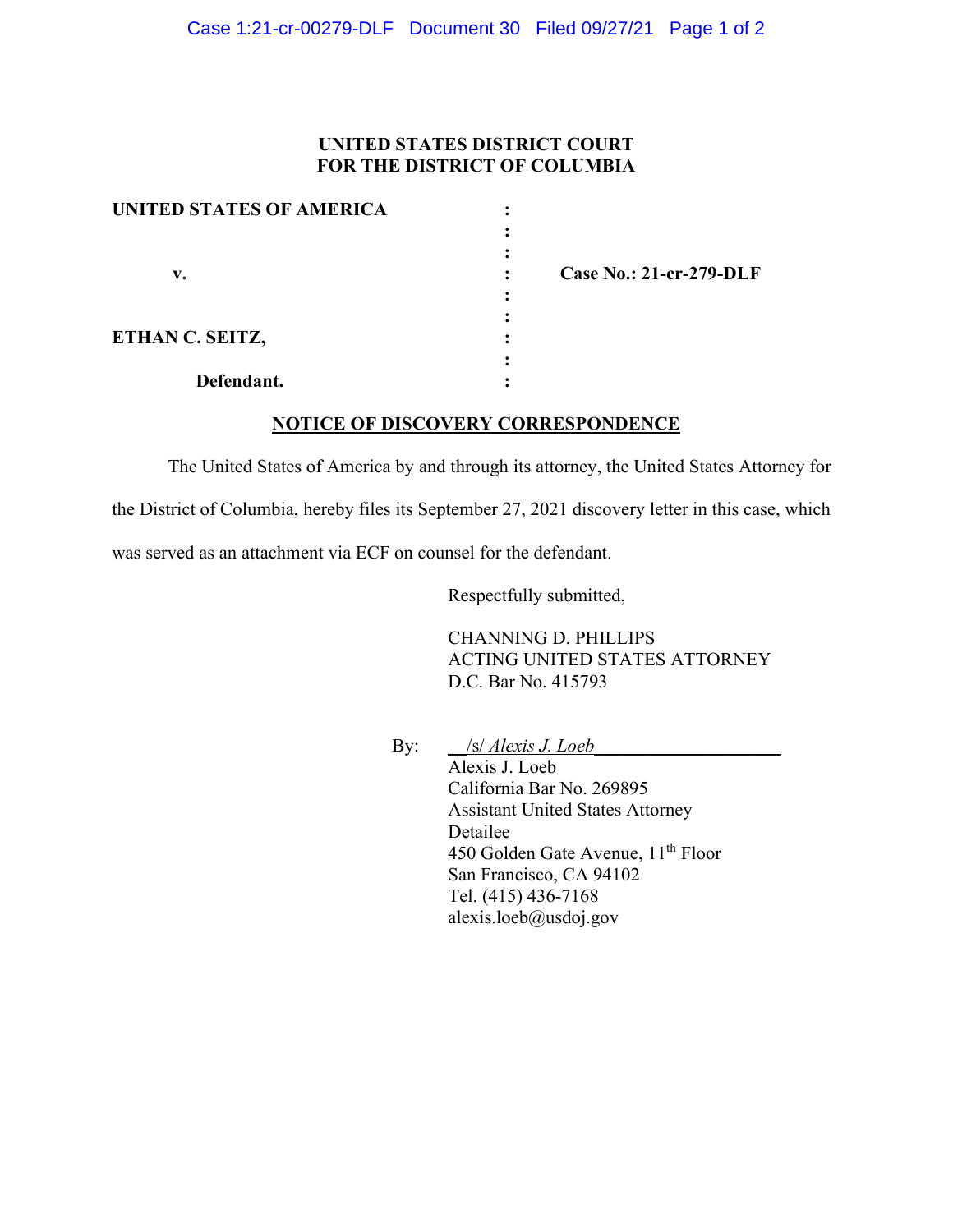Case 1:21-cr-00279-DLF Document 30 Filed 09/27/21 Page 2 of 2

# **CERTIFICATE OF SERVICE**

On this 27th day of September, 2021, a copy of the foregoing was served upon all parties

listed on the Electronic Case Filing (ECF) System.

\_\_/s/ *Alexis J. Loeb\_\_\_\_\_\_\_\_\_\_\_\_\_\_\_\_\_*

Alexis J. Loeb Assistant United States Attorney Detailee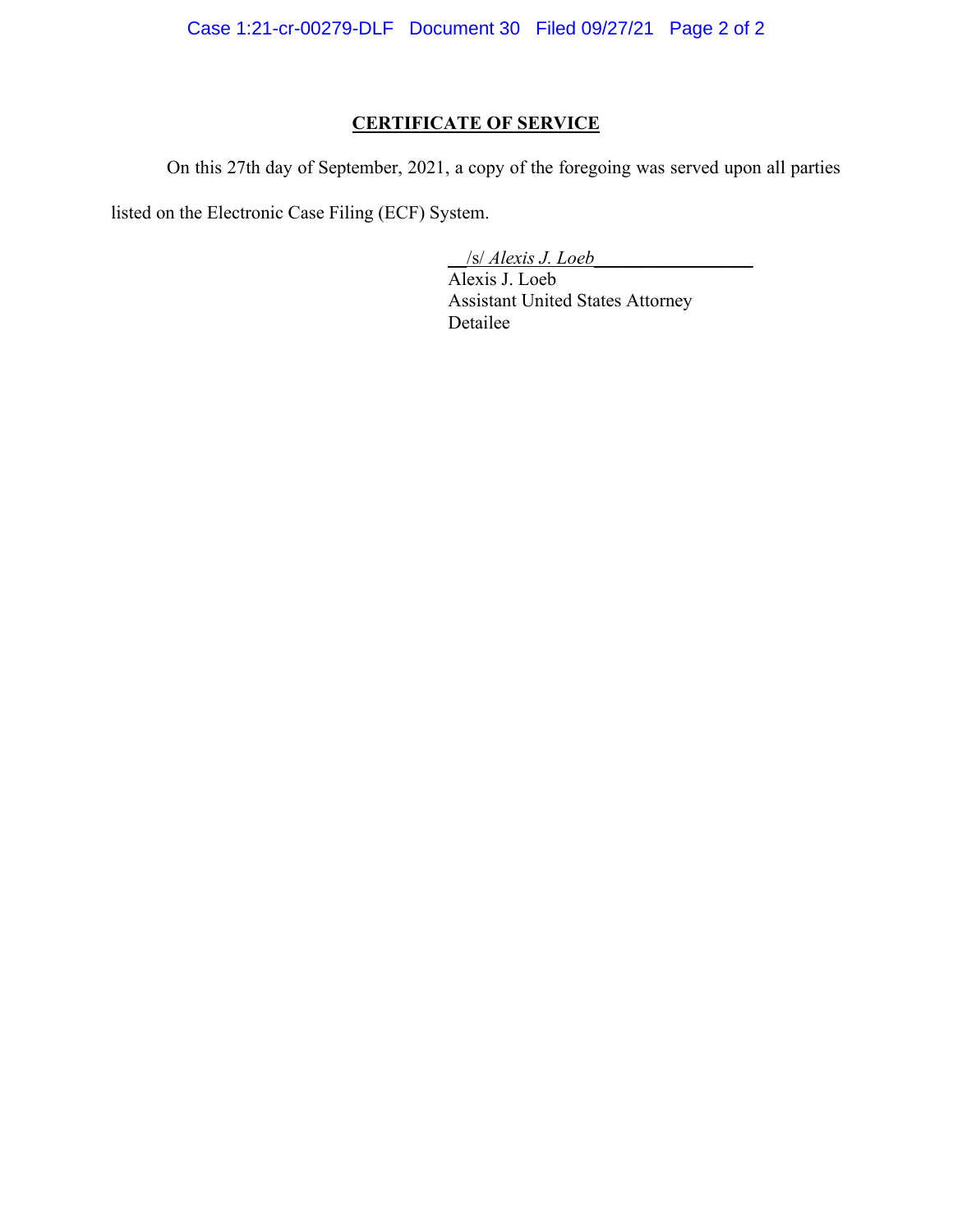

U.S. Department of Justice

Channing D. Phillips Acting United States Attorney

*District of Columbia*

*Judiciary Center 555 Fourth St., N.W. Washington, D.C. 20530*

September 27, 2021

Jose German, Assistant Federal Public Defender Federal Public Defender for the District of Columbia 625 Indiana Avenue NW Washington, D.C. 20004 *Via ECF*

## Re: *United States v. Ethan C. Seitz* Case No. 21-cr-279 (DLF)

Dear Counsel:

As part of our ongoing discovery production in this case, we produced the following information on September 24, 2021:

- 1. 4,044 files (over one terabyte) consisting of U.S. Capitol Police ("USCP") Closed Circuit Video ("CCV") footage from 118 cameras has been shared to the defense instance of evidence.com. The contents of footage being shared includes video from the interior of the U.S. Capitol Visitor Center and from the Capitol grounds. These files are designated Sensitive under the protective order. Additional footage will be provided on a rolling basis, as we ingest it into our own instance of evidence.com.
- 2. Twenty files that are exhibits to previously produced USCP OPR reports, and a corresponding index, have been shared via USAfx and you should have received a notification via email. Any applicable sensitivity designations are reflected in the index. Additional exhibits will be provided on a rolling basis as we continue to ingest and quality-check them.
- 3. Forty-two files that consist of MPD internal investigation reports and exhibits, and a corresponding index, have been shared via a second, separate USAfx production, and you should have received a notification via email. These reports